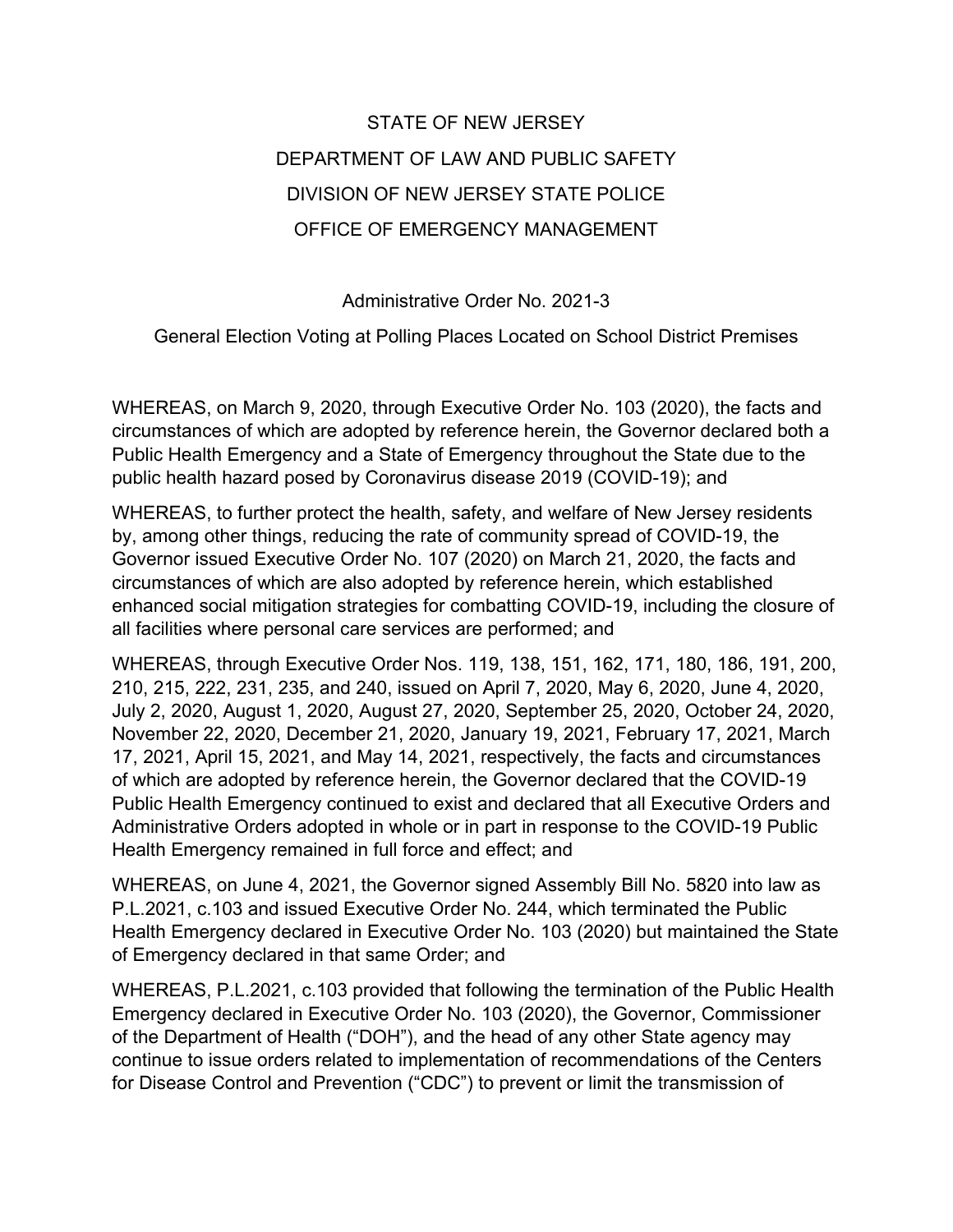COVID-19 and related to vaccine distribution, administration, and management, COVID-19 testing, and data collection; and

WHEREAS, on August 6, 2021, recognizing the need for in-person instruction for the students of New Jersey yet acknowledging that individuals under the age of twelve are currently ineligible for vaccination, the Governor signed Executive Order No. 251 (2021), the facts and circumstances of which are also adopted by reference herein, which required all public, private, and parochial preschool programs and elementary and secondary schools, including charter and renaissance schools (collectively "school districts"), to maintain a policy regarding mandatory use of face masks by staff, students, and visitors in the indoor portion of the school district premises, with limited exceptions; and

WHEREAS, county boards of election have selected school district buildings to serve as polling places for certain election districts in accordance with N.J.S.A.19:8-3; and

WHEREAS, the application of Executive Order No. 251 (2021) to the conduct of elections held within school district buildings would create discontinuity in the manner by which elections are administered under Title 19 of the Revised Statutes; and

WHEREAS, it is necessary to clarify the application of Executive Order No. 251 (2021) to school district buildings serving as polling locations on Election Day; and

NOW, THEREFORE, I, Patrick J. Callahan, State Director of Emergency Management, hereby ORDER as follows:

## **Polling Sites Located Inside of School District Premises**

- 1. On November 2, 2021, from 12:00 a.m. to 11:59 p.m., the definition of "the indoor portion of school district premises" as used in Executive Order No. 251 (2021) shall temporarily exclude the following locations:
	- a. Rooms within a school district premises that are used exclusively to conduct the General Election.
	- b. For those districts that are serving as polling locations and are not simultaneously delivering full in-person instruction, the temporarilyexcluded location shall also include any indoor space necessary to gain access to the room(s) identified in subparagraph a. hereof.
	- c. For those districts that are serving as polling locations while simultaneously delivering in-person instruction, temporarily-excluded locations, as identified in subparagraph a., shall, to the extent possible, be directly accessible from the outside and secured by a door or barrier from the rest of the building such that there is no interaction between individuals accessing the voting equipment and students, school staff, or school administrators of the school district during the school day. If such direct access is not possible, the indoor space necessary to gain access to the temporarily-excluded location shall also be temporarily excluded